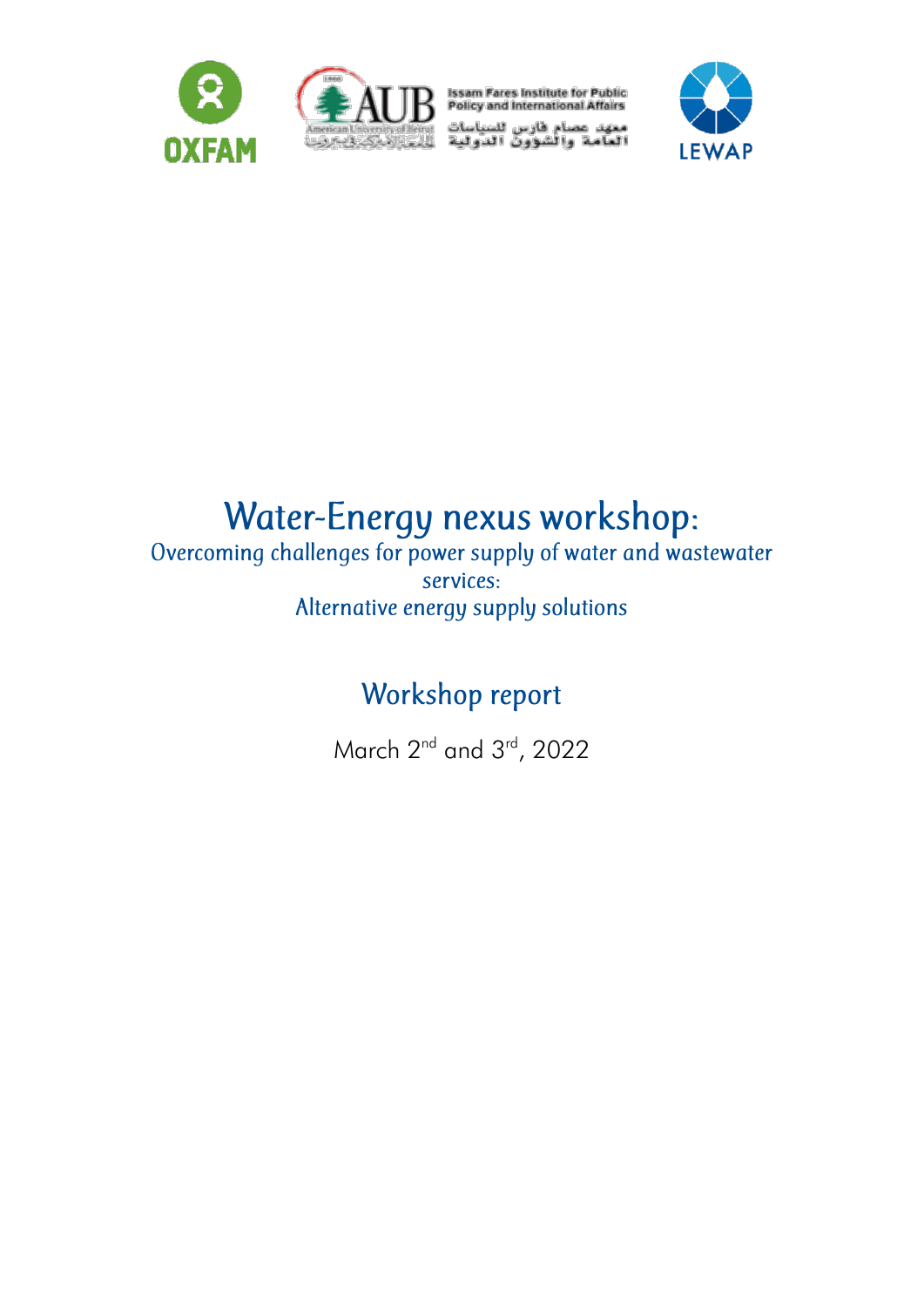

**Issam Fares Institute for Public Policy and International Affairs** معهد عصام فارس للسياسات شوون الدولية



#### Introduction

This two-sessions workshop, organized in collaboration between LEWAP, IFI and Oxfam, aims at addressing the Water-Energy nexus by building capacities of sector's stakeholders to implement alternative solutions to fuel-powered water systems.

In 2021, power supply for water and wastewater services was interrupted regularly due to the diminution of state electricity supply and rise of fuel prices that the Regional Water Establishments could not cover financially. In response to this, local and international stakeholders started considering and implementing alternative power sources projects such as solarization projects at the level of pumping and treatment stations. This increased interest in alternative solutions came only a few months after The Issam Fares Institute for Public Policy and International Affairs (IFI) at the American University of Beirut (AUB), in collaboration with Oxfam, published a series of reports under the "Water-Energy Nexus of Water and Wastewater Service in Lebanon" project funded by the European Union.

Both the Water-Energy nexus study, and the recent solarization projects for water infrastructure, provide guidelines and recommendations to alleviate the challenges of energy supply for water and wastewater services. The objective of this workshop was to build upon these experiences to develop the capacities of actors to design and implement projects that aim at increasing energetic autonomy of water and wastewater services.

During the first session of the workshop, participants were introduced to the water-energy nexus and received recommendations from studies, presented by Dr Nadim Farajalla from AUB-Issam Fares Institute; and from Oxfam's experience of pumping station solarization by Jihad Abdul Ghani. The second session focused on collectively identifying needs and potentials for interventions; participants were divided in regional groups based on the four regional water establishments (North and Akkar, Beirut and Mount Lebanon, Bekaa and Hermel, and South and Nabatiye) and established a list of suggested actions based on their experience and knowledge of the field.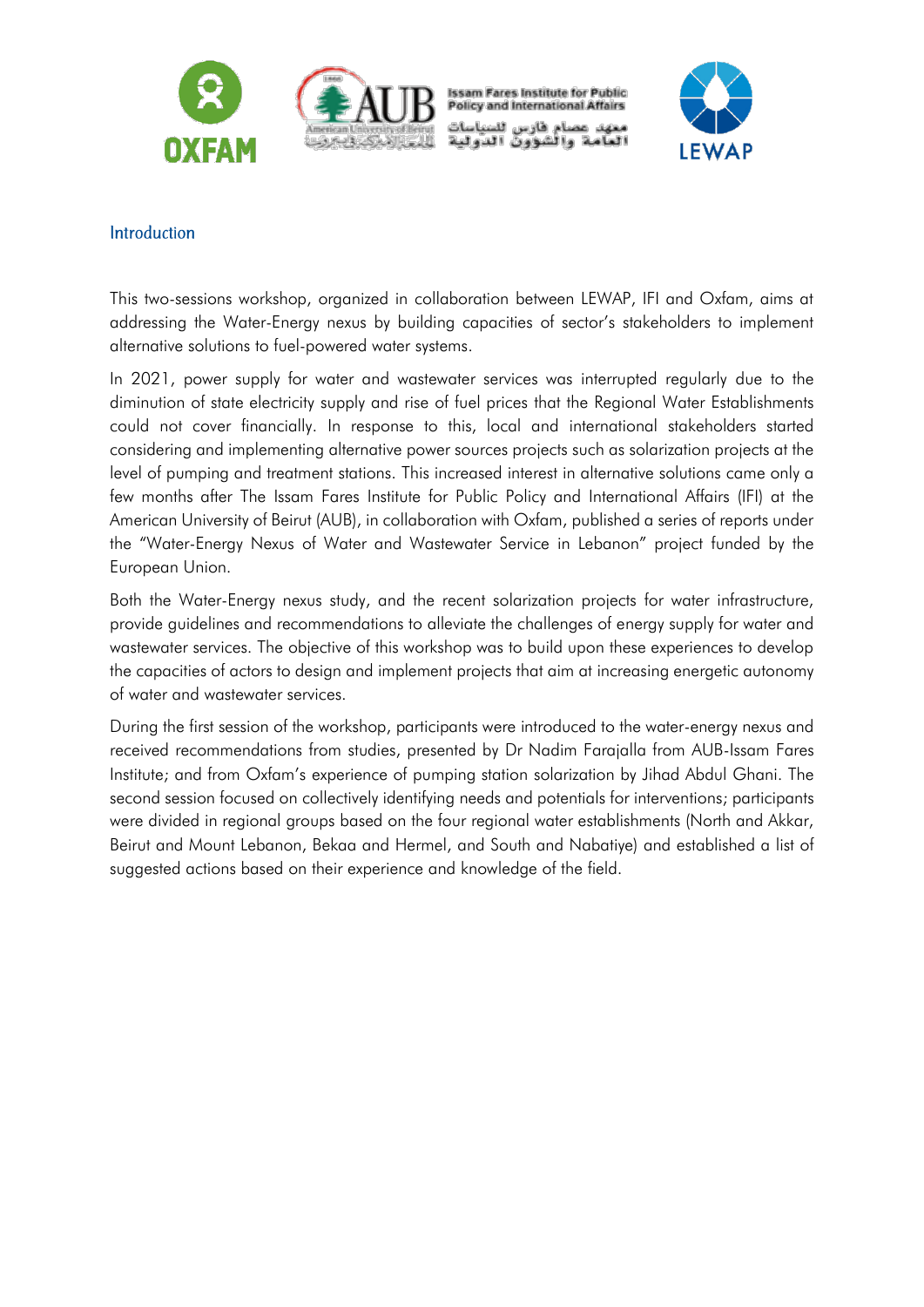



Issam Fares Institute for Public<br>Policy and International Affairs معهد عصام فارس للسياسات<br>العامة والشؤون الدولية



# **Table of contents**

| 1.    | Alternative energy supply solutions for water and wastewater: recommendations and lessons                                                                                              |
|-------|----------------------------------------------------------------------------------------------------------------------------------------------------------------------------------------|
| 1.1   | Solar water pumping system: feedback and recommendations from two completed projects                                                                                                   |
| 1.1.1 |                                                                                                                                                                                        |
| 1.1.2 | List of recommendations for the design and implementation of solarization projects                                                                                                     |
| 1.1.3 |                                                                                                                                                                                        |
| 1.2   | The water energy nexus: study results and recommendations for project implementation -<br>Dr. Nadim Farajalla, Director of the Climate change and environment program, AUB-Issam Fares |
| 1.2.1 |                                                                                                                                                                                        |
| 1.2.2 | List of recommendations to increase efficiency and reduce costs of energy based on                                                                                                     |
| 1.2.3 | List of recommendations to increase renewable energies for water and wastewater. 7                                                                                                     |
| 1.2.4 |                                                                                                                                                                                        |
| 2.    | Collective Situation analysis of energy needs and solutions for water and wastewater services at                                                                                       |
| 2.1   | Situation analysis of the current interventions for the water-energy nexus  10                                                                                                         |
| 2.2   |                                                                                                                                                                                        |
| 2.2.1 |                                                                                                                                                                                        |
| 2.2.2 |                                                                                                                                                                                        |
| 2.2.3 |                                                                                                                                                                                        |
| 2.2.4 |                                                                                                                                                                                        |
| 2.3   |                                                                                                                                                                                        |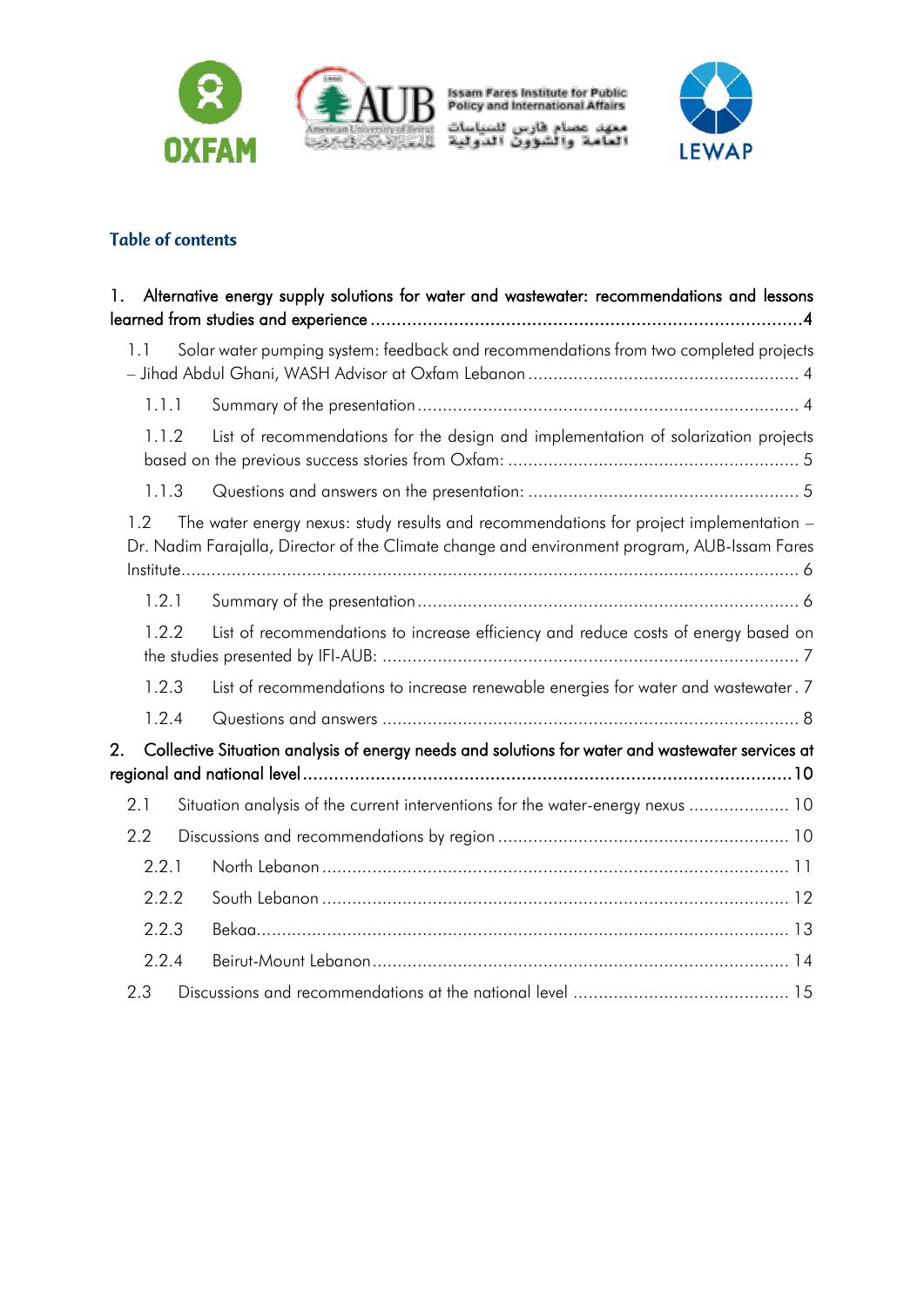

**Issam Fares Institute for Public Policy and International Affairs** معهد عصام فارس للسياسات والشوون الدولية



# <span id="page-3-0"></span>1. ALTERNATIVE ENERGY SUPPLY SOLUTIONS FOR WATER AND WASTEWATER: RECOMMENDATIONS AND LESSONS LEARNED FROM STUDIES AND EXPERIENCE

During the first session, 46 participants from different organizations received information on solutions to increase energy supply for water and wastewater services in Lebanon. The session started with the presentation of a field experience, the solarization of two pumping stations in the Bekaa, implemented by Oxfam Lebanon in 2021. Then it was followed by a general overview of the waterenergy nexus study of IFI-AUB addressing the different aspects of water-energy interlinkages and existing solutions. Recommendations were formulated from both sides, and every presentation was followed by a Q&A session.

# <span id="page-3-1"></span>1.1 Solar water pumping system: feedback and recommendations from two completed projects – Jihad Abdul Ghani, WASH Advisor at Oxfam Lebanon

M. Jihad Abdul Ghani, WASH Advisor at Oxfam Lebanon, started this session with two case studies of alternative power supply implemented in the Bekaa: solarization in Kfarzabad and Haour Taala pumping stations in 2021. The applied technologies were presented and it was followed by outcomes and recommendations.

## <span id="page-3-2"></span>1.1.1 Summary of the presentation

#### The full presentation is available on [this link.](https://www.pseau.org/outils/ouvrages/lewap_oxfam_solar_water_pumping_systems_water_energy_workshop_presentation_2022.pdf)

M. Abdul Ghani shared details on the existing system configurations and the tools used to select sites and adapted systems, being the technical assessment forms and list of selection criteria including vulnerability criteria, feasibility and ownership (*for details on each, refer to the presentation*).

Two examples of solarization were showcased: Kfarzabad borehole, connected to a 1000 m3 water tank, and Haour Taala station, with a 250 m3 water tank. In both cases, hybrid systems were installed (solar and Electricity), to allow a continuous functioning of the water pump during the fuel crisis and power shortages. In Kfarzabad, 10 hours of operation were supplied during the summer through the solar system, and 8 hours in Haour Taala, increasing water supply to the community by respectively 36.4% and 52%. Online control and monitoring systems were installed, and can be operated remotely by the Bekaa Water Establishment, to whom the infrastructures were handed over, increasing systems' reliability. As a result, financial burden decreased both for residents (as needs for water trucking significantly decreased) and for the Bekaa Water Establishment (BWE) in terms of fuel purchasing for generator.

At a governance level, it should be noted that coordination was ensured with BWE from the beginning of the project; capacity building was provided to the BWE as well as support for the control and monitoring of the water system. Municipalities also played a role in facilitating the construction; overall, this led to an increase in water supply hence improving the relationship between local citizens and the BWE.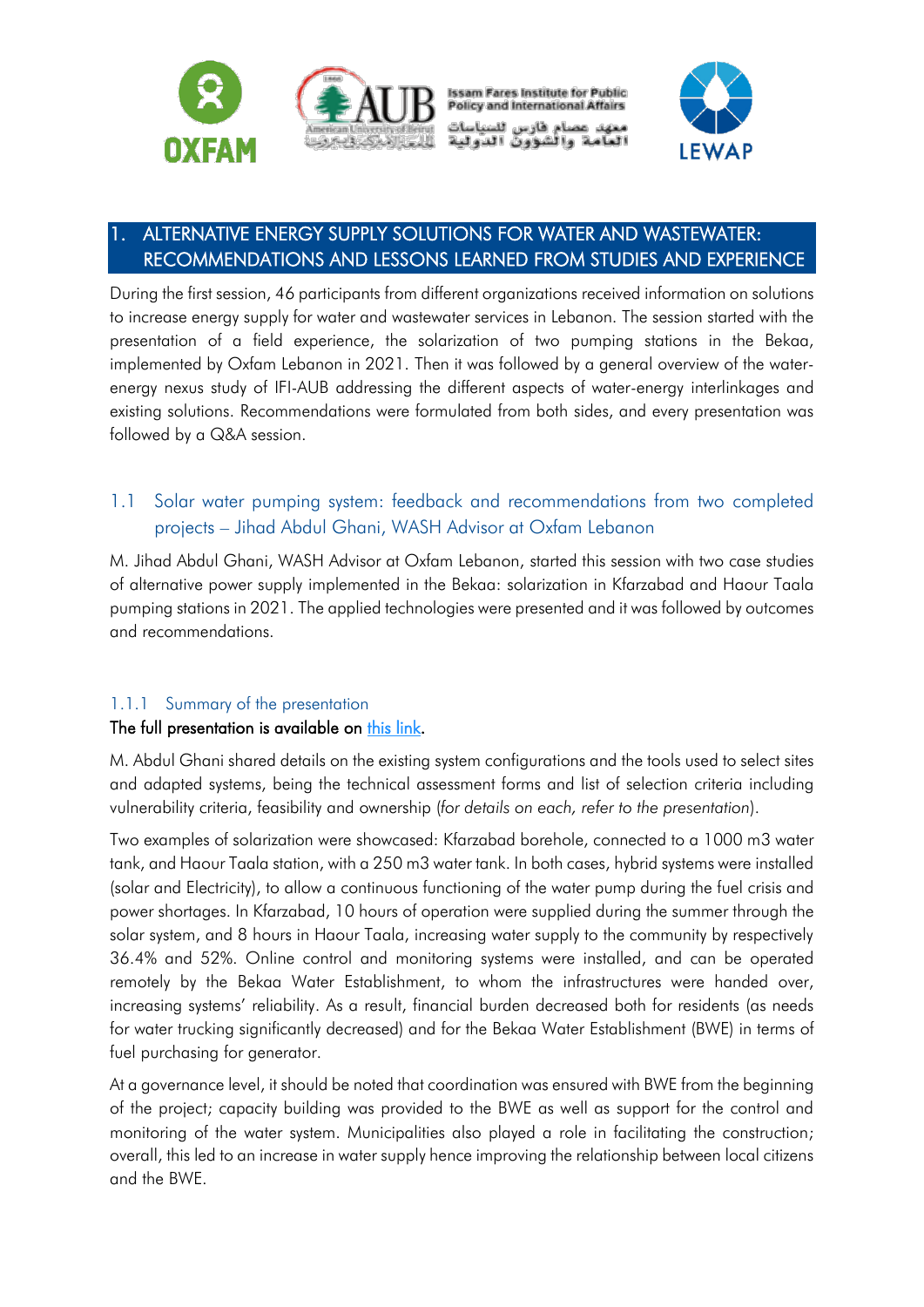



M. Abdul Ghani also specified maintenance needs, especially preventive maintenance, with a proposed scheduled that can be referred to by stakeholders; Oxfam also shared a control checklist which can be consulted [here.](https://www.oxfamwash.org/en/water/solar-pumping/Installation-Control-Checklist-vf-1.pdf) Several resources developed by Oxfam for solar-powered water systems implementation are available in the presentation.

For further information or clarification, contact Jihad Abdul Ghani: [jabdulghani@oxfam.org.uk.](mailto:jabdulghani@oxfam.org.uk)

- <span id="page-4-0"></span>1.1.2 List of recommendations for the design and implementation of solarization projects based on the previous success stories from Oxfam:
- Testing of borehole (pump test) is required, in case of unavailability of borehole data and pump test report;
- Clear criteria have to be set for site selection, including: land availability; water supply improvement; cost reduction for Water Establishments; energy efficiency; and return on investment timeframe;
- WE's ownership of the land and system should be agreed upon;
- Role of municipality should be clear from the beginning of the project;
- Coordination with WE should be clear from the beginning of the project, during the execution and the handover process;
- WE teams' training should be conducted on operation, control and monitoring (can be repeated);
- Investment in quality solar water pumping systems has to be prioritized;
- Control and monitoring system (example: SCADA) should be installed for the borehole and solar pumping system;
- Fence should be installed to protect the site, including from theft;
- Additional spare parts supply (such as VFD and panels) can be considered.

#### <span id="page-4-1"></span>1.1.3 Questions and answers on the presentation:

*Technical questions regarding the system*

- Does the system cost include pump replacement? *Yes.*
- If the pumps are not that old and are still functional, would it be better to replace them or is there a way to adapt the operation of the existing regular pumps to the solar system? *It depends on the specifications of the pump – this is a case-by-case situation.*
- What are the alternatives for power supply in winter when solar cannot provide the necessary powers?

The system should be connected to another source of energy (EDL or generator) for the nonsunny days.

• What is the specific cost of the PV USD/KWp excluding pump for both sites? *Around 1000 to 1200 \$/KWp – however this depends on the land where the PV will be installed (in some cases there is work to be done on the land before installation).*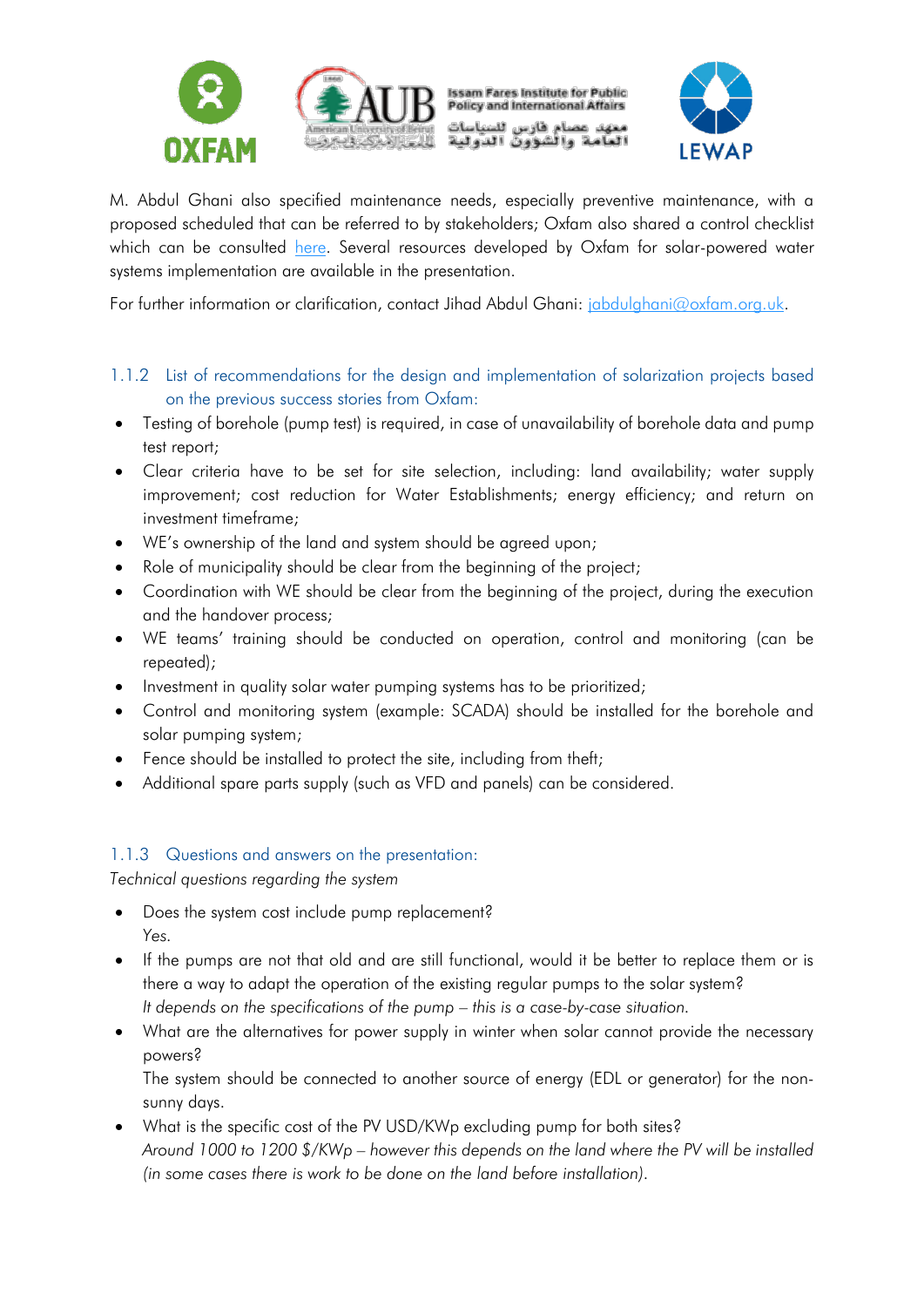



**Issam Fares Institute for Public Policy and International Affairs** معهد عصام فارس للسياسات<br>نفست

والشوون الدولية



- What is the Wp of the PV panels used? *The panels installed in Saghbine are 405 Wp each, in Kfarzabad 340 Wp each and in Haour taala 335 Wp each.*
- What is the depth of the pump in the two wells presented? *Kfarzabad: 270m. Haour Taala: 276m.*

#### *Operation & Maintenance*

 Is there an estimation for annual maintenance cost for such a system (especially, preventive maintenance)?

*Solar pumping systems have low maintenance and operation.*

*Maintenance should be done as per maintenance schedule, and WEs should clean the panels regularly. In the last year, maintenance for the solar system was not required and no issues recorded.*

#### *Governance*

 What is the municipality role since this project will be handed over to the BWE? *The municipality is involved in the project; provided land, provided support and access to local contractor; and helped in solving issues during implementation. The municipality is aware that the handover should be done to the BWE after project is done*.

# <span id="page-5-0"></span>1.2 The water energy nexus: study results and recommendations for project implementation – Dr. Nadim Farajalla, Director of the Climate change and environment program, AUB-Issam Fares Institute

Dr. Nadim Farajalla, director of the Climate Change and Environment program at AUB-Issam Fares Institute, completed the session by moving from specific examples towards general water-energy interlinkages in Lebanon and existing solutions for alternative energy supply. He presented the results from the 2021 [water-energy nexus study](https://www.aub.edu.lb/ifi/Pages/energy-policy-and-security/Projects/water-energy-nexus-of-water-and-wastewater-service-in-lebanon.aspx) and from a study on wastewater power production potential (to be published soon).

#### <span id="page-5-1"></span>1.2.1 Summary of the presentation

#### The full presentation is available on [this link.](https://www.pseau.org/outils/ouvrages/ifi_lewap_water_energy_nexus_in_lebanon_workshop_presentation_2022.pdf)

Dr. Farajalla presented outcomes from the water-energy nexus study funded by the European Union and conducted by IFI in partnership with Oxfam. This study was based on an energy audit of 39 water stations and 23 wastewater stations, where electricity bills from 2016 to 2018 were looked at. Results showed that for water stations, there isn't an automatic correlation between electricity bills and pumps' performances: changing a pump will not necessarily reduce electricity bills or solve distribution issue. Instead, we should look at the systems' design, network, and water losses. Results were similar for wastewater facilities, where the design was also identified as a major reason behind energy inefficiency and high energy costs. Indeed, the cost of energy varies depending on the type of processes and those with higher energy costs are currently operating under capacity. Overall, the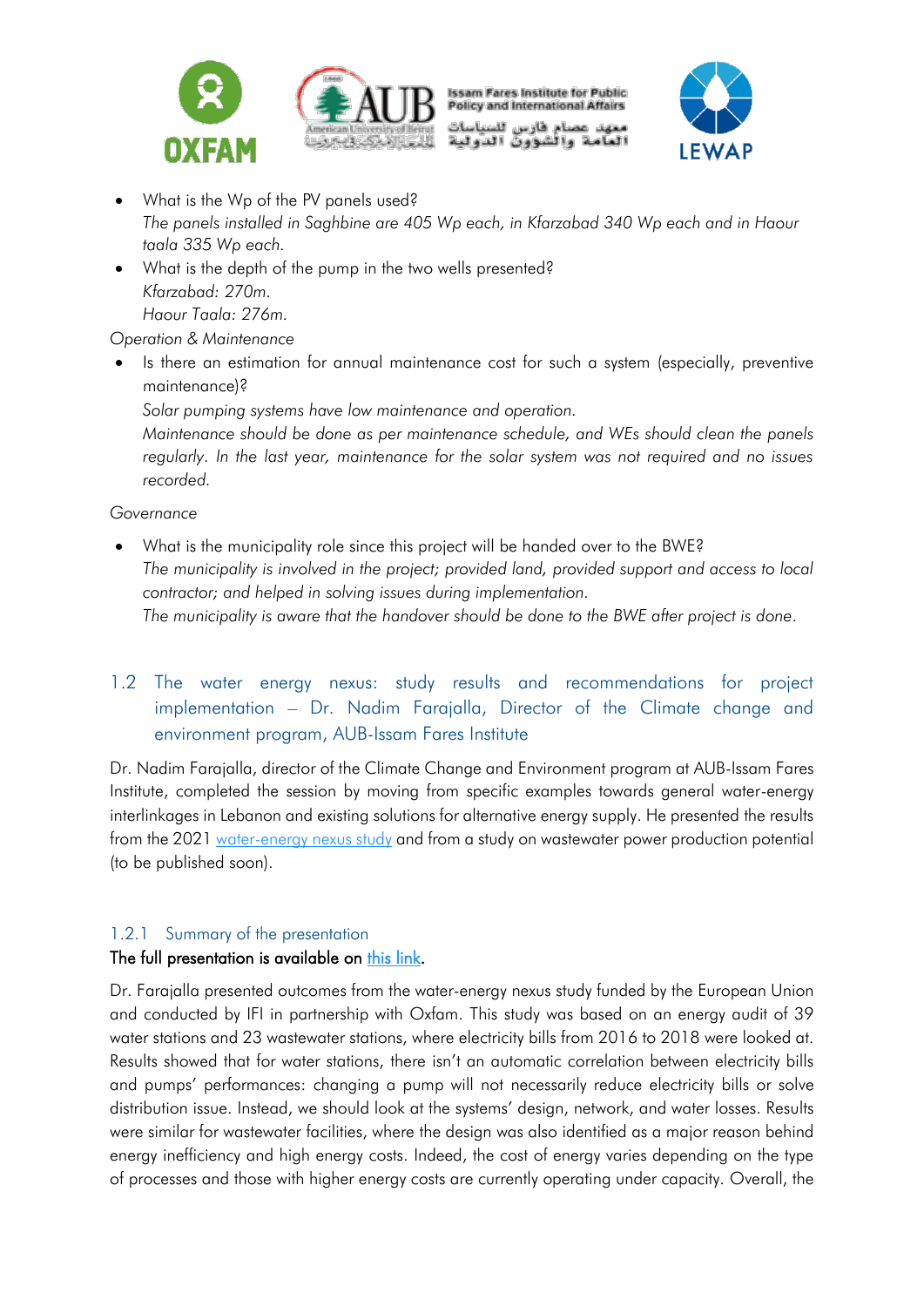

study underlines the need to look at how energy is used in the process of water and wastewater services, to understand the correlation between service delivery and electricity costs and to conduct a proper design that considers Operation & Maintenance aspects to identify hidden costs.

Besides the audit of stations, the study also assessed renewable energy market and the legal framework for water and wastewater services, concluding to a series of recommendations listed in the next section below.

Key takeaway from this study is the need for an integrated approach to policy planning and resource management, considering water and energy together. This requires a comprehensive assessment of energy consumption and efficiency in water and wastewater service provision, as well as a better coordination at the policy level to facilitate the development of an integrated and efficient waterenergy scheme.

To highlight examples of energy production for water and wastewater facilities outside of photovoltaics, Dr. Farajalla presented the outcomes from a second study that looked at wastewater facilities as a source of energy themselves through sludge co-digestion and micro-energy production. The study assessed how existing and planned wastewater treatment plants could increase their functional capacity by taking in sludge from smaller Wastewater Treatment Plant (WWTP) and from surrounding farms to increase their energy recovery from sludge co-digestion. Regarding microhydro power, the study identified 13 WWTP where secondary and tertiary treatment is available and where micro-electricity could be generated from water reuse. These results that will be published in March, point out potential sources of energy for the wastewater facilities themselves, if not other facilities in case of excess.

For further information or clarification, contact Nadim Farajalla: [nf06@aub.edu.lb.](mailto:nf06@aub.edu.lb)

#### <span id="page-6-0"></span>1.2.2 List of recommendations to increase efficiency and reduce costs of energy based on the studies presented by IFI-AUB:

- Focus should be put on the design of the system as it is often behind high energy costs and energy inefficiency for both water and wastewater stations;
- Proper design should include Operation & Maintenance hidden costs;
- A comprehensive assessment and monitoring of energy consumption and efficiency for water and wastewater should be conducted;
- Better coordination at the policy level and integrated water-energy scheme are necessary.

|        | Medium-long term                                                                                                                                                                            | Immediate |
|--------|---------------------------------------------------------------------------------------------------------------------------------------------------------------------------------------------|-----------|
| Policy | Develop a policy for RE integration in all water   Advocate for power wheeling agreements<br>and wastewater facilities at the national level as<br>part of a National Water Sector Strategy |           |

#### <span id="page-6-1"></span>1.2.3 List of recommendations to increase renewable energies for water and wastewater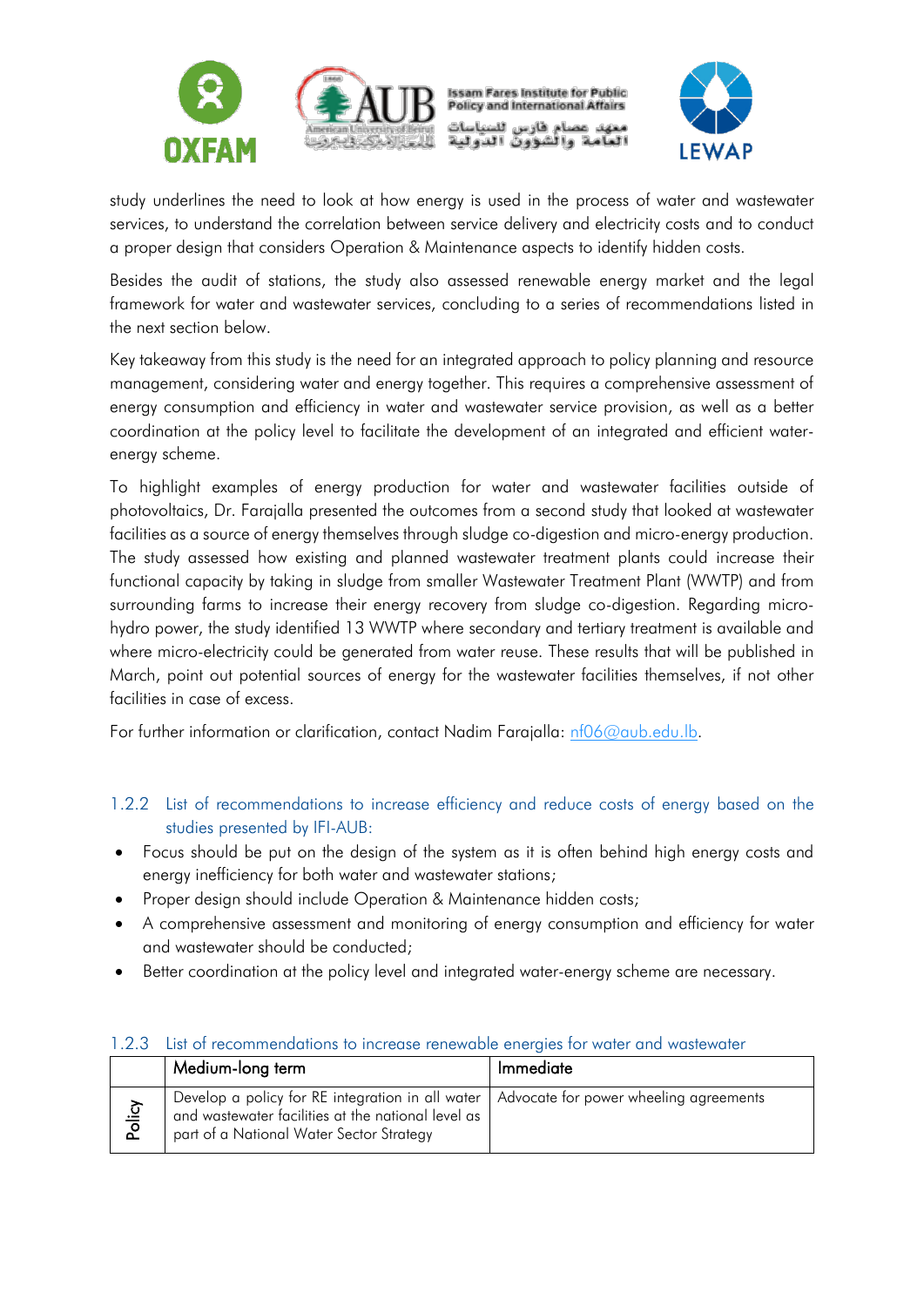



**Issam Fares Institute for Public Policy and International Affairs** 

معهد عصام فارس للسياسات والشوون الدولية



|           | Synchronize power generation by EDL and<br>facilities - see how facilities can act as<br>decentralized producers of power                                        | Prioritize adequate implementation of multi-site<br>net-metering by addressing technical challenges<br>such as grid's instability - make sure that grid<br>can handle added sources of power |
|-----------|------------------------------------------------------------------------------------------------------------------------------------------------------------------|----------------------------------------------------------------------------------------------------------------------------------------------------------------------------------------------|
|           | Eliminate EDL subsidies and increase electricity<br>tariffs                                                                                                      | Monitor and report yearly Green House Gas<br>emissions to set mitigation action plans                                                                                                        |
|           | Enhance RE affordability further by exempting RE<br>components from import tax and other taxes to<br>reduce the initial cost of financing                        |                                                                                                                                                                                              |
| Finance   | Assess the possibility of revising the reallocation<br>of international loans and funds - currently<br>taken into consideration by EU, USAID, AFD,<br>World Bank |                                                                                                                                                                                              |
|           | Rethink the relationship between EDL and the<br>water establishments - synchronization rather<br>than being a problem                                            |                                                                                                                                                                                              |
| Design    | Assess the techno-economic feasibility of hydro-<br>storage solutions in facilities to generate power                                                            | Mainstream the deployment of solar PV in the<br>design of water and wastewater facilities,<br>whenever applicable - identification of such<br>facilities in the study                        |
| Utilities | Seek Public Private Partnerships for solar PV<br>installation and maintenance                                                                                    | Regularly monitor energy consumption<br>and<br>efficiency<br>through scheduled<br>energy<br>and<br>financial audits                                                                          |

## <span id="page-7-0"></span>1.2.4 Questions and answers

*Water-energy nexus study*

- For the sites that were assessed during the audit, were there any studies of what could be the RE coverage of the overall energy consumption (budget and land needed per station)? *The study looked at available lands owned by WEs to assess where and how much solar panels could be installed to supply power to each site based on a rule of 25 m² per kilowatt. RE potential coverage of audited facilities was assessed, with and without storage (more details in [the study\)](https://www.aub.edu.lb/ifi/Pages/energy-policy-and-security/Projects/water-energy-nexus-of-water-and-wastewater-service-in-lebanon.aspx)*.
- In which area RE is most suitable for water establishments (topography and land cost)? *Only lands owned by WEs were looked at; there are possibilities in every water establishment, at least to cover a portion of needed energy to reduce the financial pressure on WEs. Jihad adds that one of the challenges in finding facilities was the ownership since some sites and lands were owned by municipalities and some didn't accept to handover the land to WEs – this may have changed now that energy is one of the major issue for operating.*
- Was there one comprehensive plan on the national level, or has the study looked more at the level of each water establishment? *The study aimed to look at the role of energy in water and wastewater service provision as a whole – it did not focus only on the facilities that were audited even though it was based on this. For RE potential, it looked more in details at several facilities, with no regional prioritization.*
- Did you consider wind energy? *Not in this study.*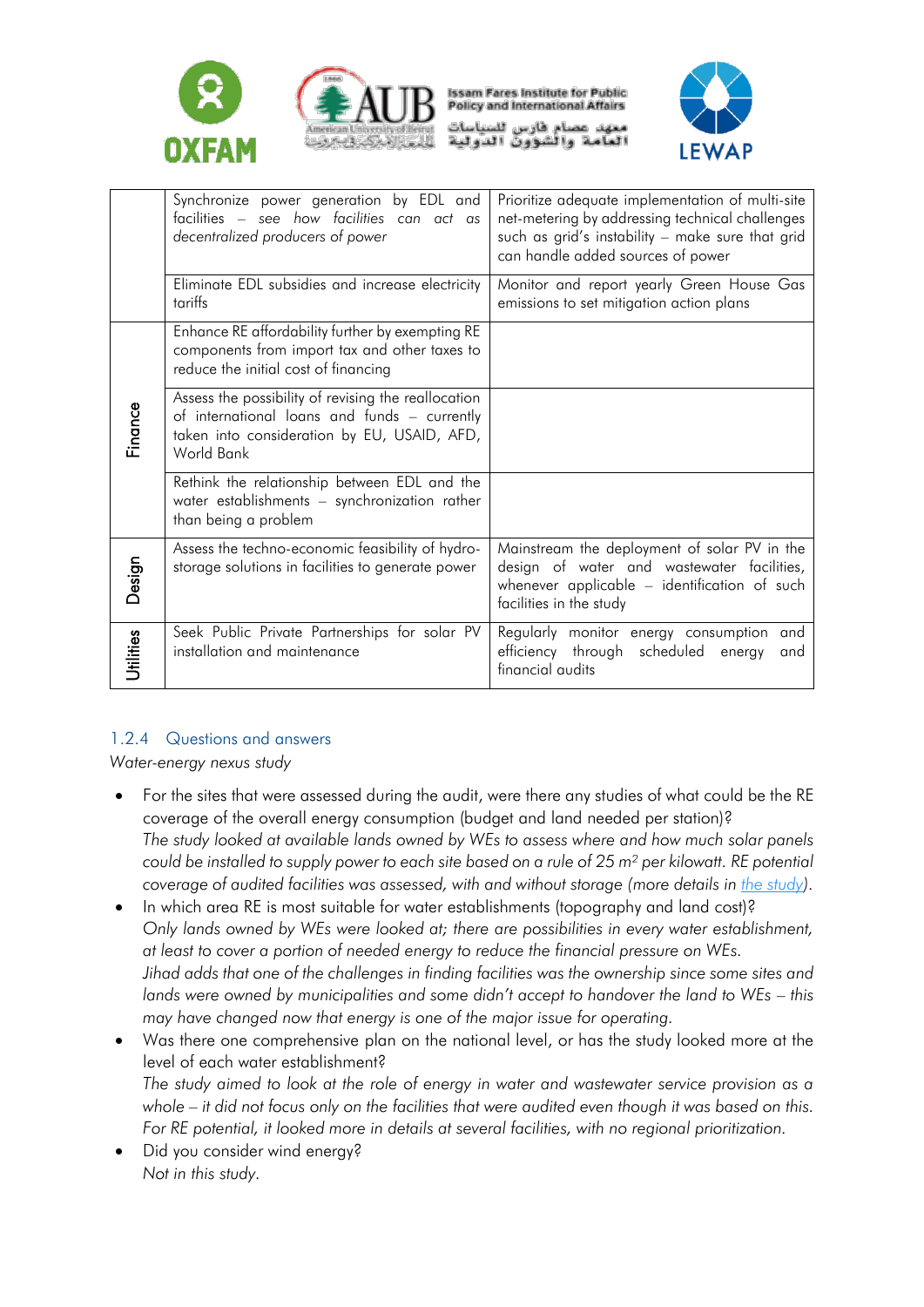



- Did you perform a social network analysis for the stakeholders involved, and maybe suggested or not a "decentralization" of roles and responsibilities? *The report includes an important social network analysis as well as a social impact analysis. Regarding centralization/decentralization of facilities, it goes beyond roles and responsibilities which do not change much (rather related to the conceptualization of the size that is wanted, what is generated out of it, etc.*
- Energy efficiency in design of water and wastewater facilities are there example of project looking precisely into this? *There were none that looked at energy as a component of the procurement process and operation – study emphasizes that the role of energy starts in the design and procurement phase which are critical for the whole facility.*

*Hammena WWTP is more or less self-efficient – operated by the municipality.*

*Study on Wastewater potential for energy production*

- When will the second study (WWTP potential for energy production) be published? *It should be published in March and it will be shared online on IFI's website and circulated to actors through LEWAP.*
- What is the situation of Tripoli WWTP in terms of energy generation from sludge? The sludge biodigestor is not operational. *A positive example is the WWTP built in Tyre (not operational yet) which has integrated sludge biodigestion and sludge trucking from surrounding areas. It shows that this idea is growing and included more in new facilities.*
- What is the situation of biodigestors in Saida? *Not sure the biodigestors are working; the whole facility isn't working properly and seems to be working more as primary treatment only (as Ghadir WWTP).*

In conclusion, Dr. Farajalla insisted on the importance of an integrated, complete and holistic solution including network, energy efficiency and capacity of the operator to manage now and further down the road.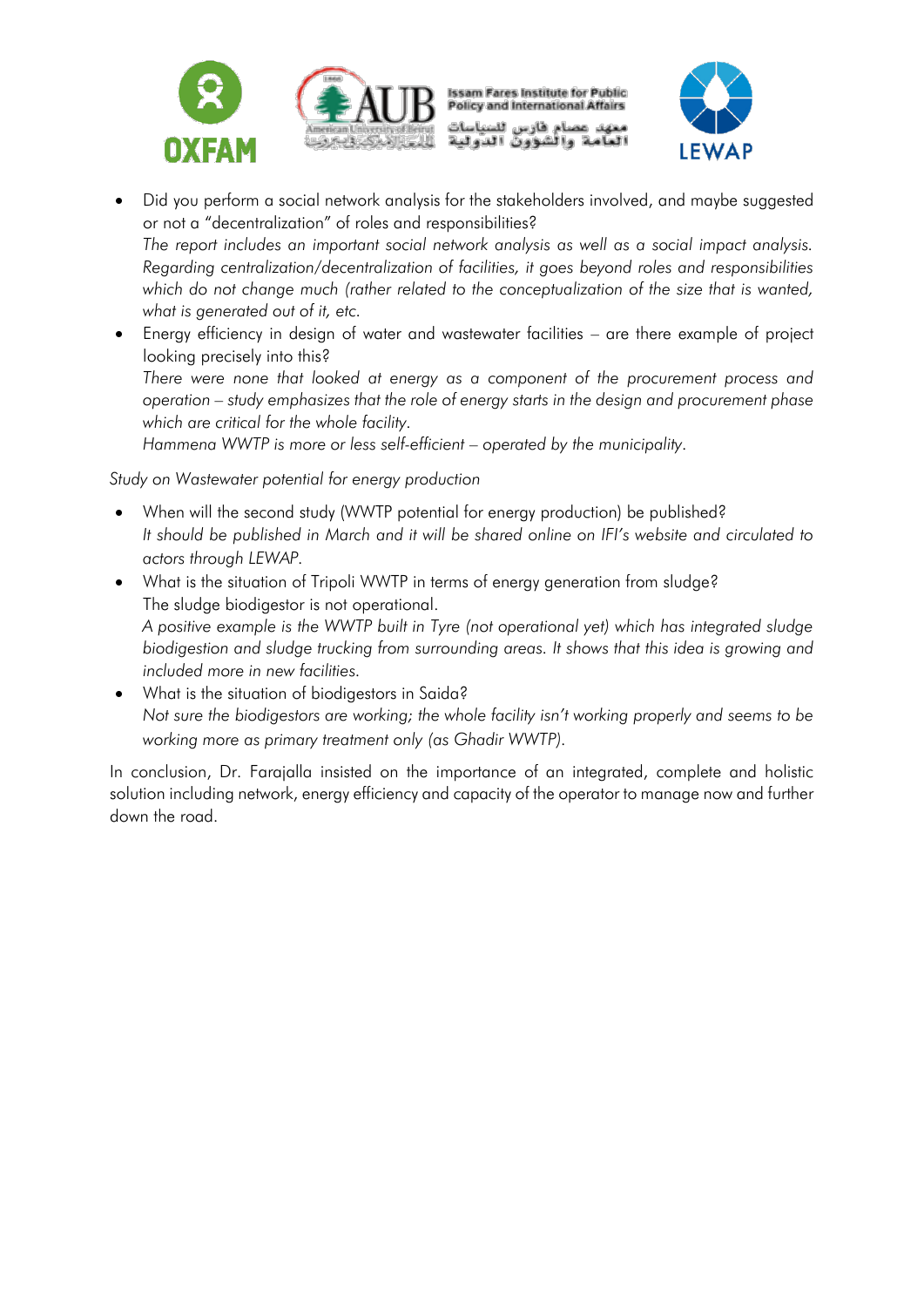

**Issam Fares Institute for Public Policy and International Affairs** عصام فارس للسياسات شوون الدولية



# <span id="page-9-0"></span>2. COLLECTIVE SITUATION ANALYSIS OF ENERGY NEEDS AND SOLUTIONS FOR WATER AND WASTEWATER SERVICES AT REGIONAL AND NATIONAL LEVEL

This second session aimed at initiating discussions on the sector's needs and priorities to be considered regarding to the water-energy nexus – both to increase energy supply to water and wastewater services in the short term, and to develop an integrating approach to water and energy as pointed out during the first session. 25 participants from different organizations attended and were divided in four groups based on the four regional water establishments geographic coverage to zoom in on their needs and priorities in order to formulate recommendations in this context, and discuss these needs at the national level.

#### <span id="page-9-1"></span>2.1 Situation analysis of the current interventions for the water-energy nexus



Juliette Samman from LEWAP introduced this session with an overview of interventions aiming at increasing energy supply – to support the upcoming discussions with data collected from partners (NGOs and donors) on existing interventions.

LEWAP developed a cartography of solarization projects for water and wastewater infrastructures – only solar was considered because it was the energy source developed by most intervening actors who shared their data. The cartography displays projects either conducted in 2021, ongoing, or planned (conditional to results of feasibility studies) – it is not exhaustive, but rather gives an overview of current coverage of needs and stakeholders with more than 60 projects identified.

The national and regional maps are available through [this link.](https://www.pseau.org/outils/ouvrages/lewap_cartography_of_solar_projects_for_water_and_wastewater_infrastructures_in_lebanon_2022.pdf) Partners whose projects not displayed on the maps, are invited to [contact LEWAP](mailto:contact@lewap.org) to provide their information.

#### <span id="page-9-2"></span>2.2 Discussions and recommendations by region

Based on the map of projects developed by LEWAP, the recommendations shared in the first day, and the attendees' expertise and field knowledge, participants discussed the needs and potential solutions region by region. Discussions covered infrastructure needs and other regional issues, potential interventions that would be adapted and key learning on how to ensure sustainability and to overcome challenges. Every group came up with a specific situation analysis and several recommendations for the region they were part of, as mentioned below.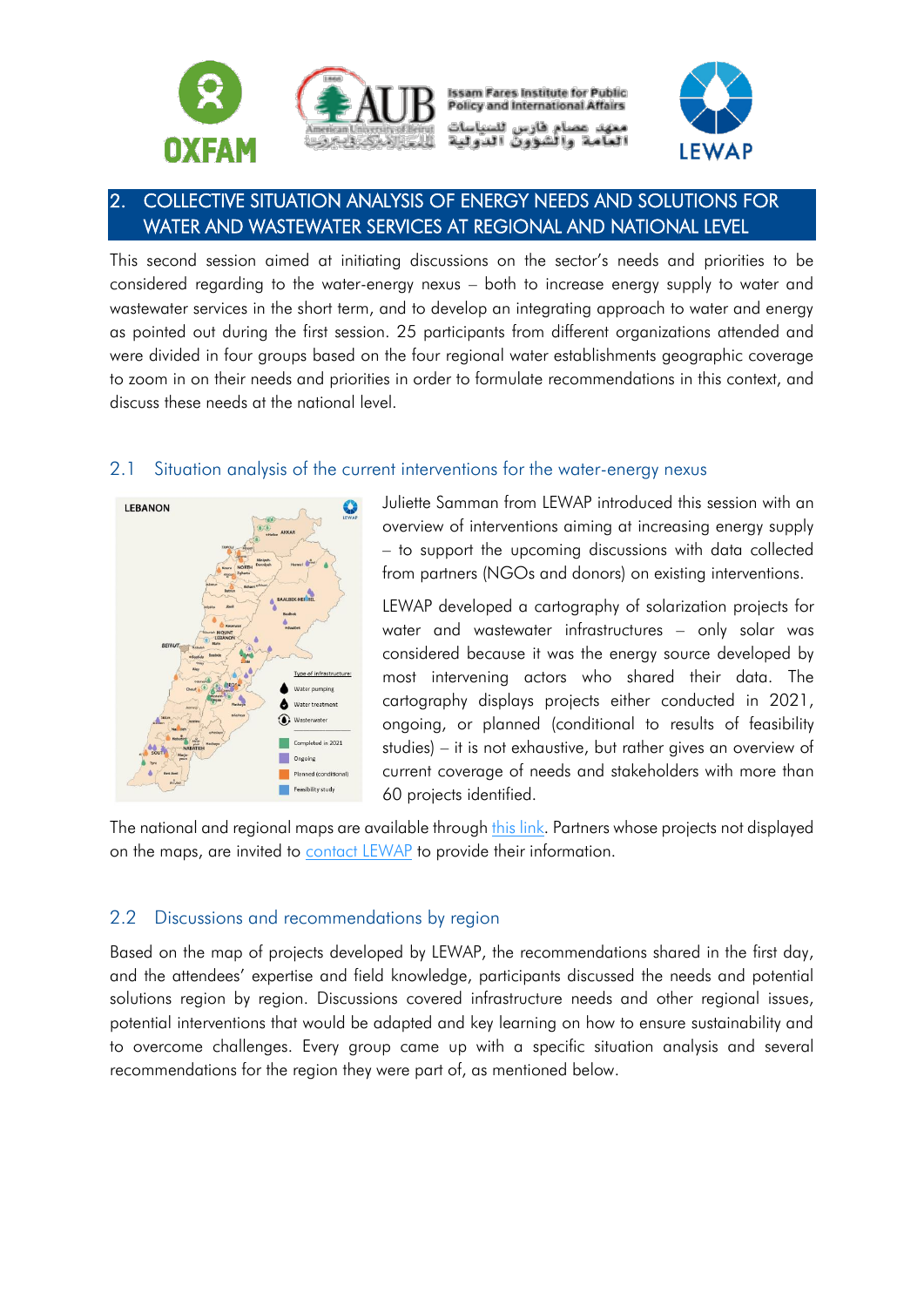

**Issam Fares Institute for Public Policy and International Affairs** معهد عصام فارس للسياسات والشوون الدولية



#### <span id="page-10-0"></span>2.2.1 North Lebanon

This group pointed out the link between the water-energy nexus and water resource pollution. Due to the surface water pollution in the north, regional actors are moving to groundwater pumping that require high power needs. Besides the high cost and lack of fuel to function fuel-based generators, oil leakages from these generators is prevalent in the canals and reaches groundwater - therefore there is a regional need for more water-energy projects to provide alternative solutions.

Moreover, the group underlined the increased pollution of water resources through the discharge of untreated wastewater into river basins due to the lack of infrastructures for wastewater collection, treatment and disposal. Wastewater treatment through chlorine stations can be part of water-energy projects by adopting solarization to function the stations - Tankamel Sawa are working on this with municipalities.

The North Lebanon group noted that Akkar plains should be further targeted by solarization projects as it offers large plains for big PV farms. Minnieh and Dinnieh areas also represent potential areas of interventions since they are agricultural areas with high needs in terms of water supply for irrigation.

Overall, solarization is one of the potential solution for existing stations in the North, with a preference for hybrid systems with EDL or generators. Small-scale solar initiatives for farmers can also be considered due to the profile of the region. One of the lessons learnt shared by participants in the group underlines the need to consider the whole power supply system (on/off grid, costs, O&M) when designing a solar system and implementing it.

Other alternative technologies mentioned were turbine on surface water to generate electricity and wind power. In regards to wind power, several projects mentioned are either in early phase or had been planned in the past but were canceled when the crisis started. Moreover, wind power systems face many challenges such as the feasibility of the system (only few areas, such as Qobayat, can benefit from wind energy), the social perception, and the will of local authorities to implement and maintain such systems. In line with the last challenge mentioned, participants pointed out that communication and coordination with municipalities is easier than with the NLWE for implementation and maintenance services. The current financial and human resources issues faced by the water establishment are a major challenge for sustainability of projects when ownership is at their level. One of the solution is to look at the **fees collection** and improve the relationship between end-users and the NLWE.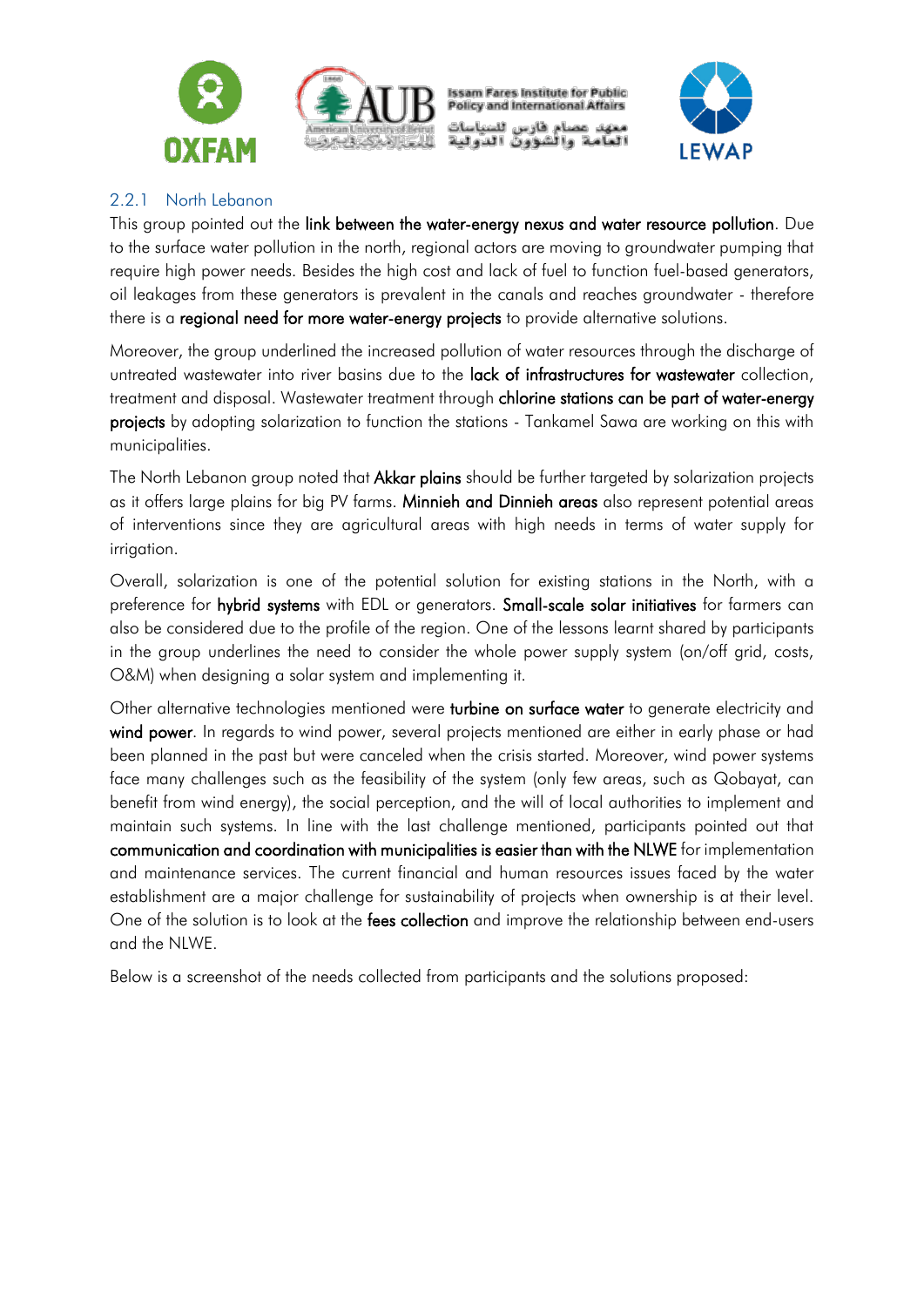

#### <span id="page-11-0"></span>2.2.2 South Lebanon

Several recommendations were formulated by the group, starting with the need to look at documents such as the LCRP and assessments produced by the sector's stakeholders and core groups, to identify needs of interventions for water and wastewater. Based on the map, it is clear that many areas of the south have not been equipped through solarization projects (especially Marjeyoun, Beit Jbeil and Jezzine), but this information is not enough to identify needs and should be completed by looking into the existing assessments.

The group pointed out the lack of a holistic approach when it comes to implementing interventions. This represents one of the main challenges as it leads to localized actions instead of **designing a** whole system for water networks and sewage networks that should be monitored properly.

Participants also shared information on the projects that are currently being assessed: biogas production from digestion of sludge and manure between IDS and farmers in the South (NRC); and upgrade of the wastewater network in Taameer area in Saida (DPNA).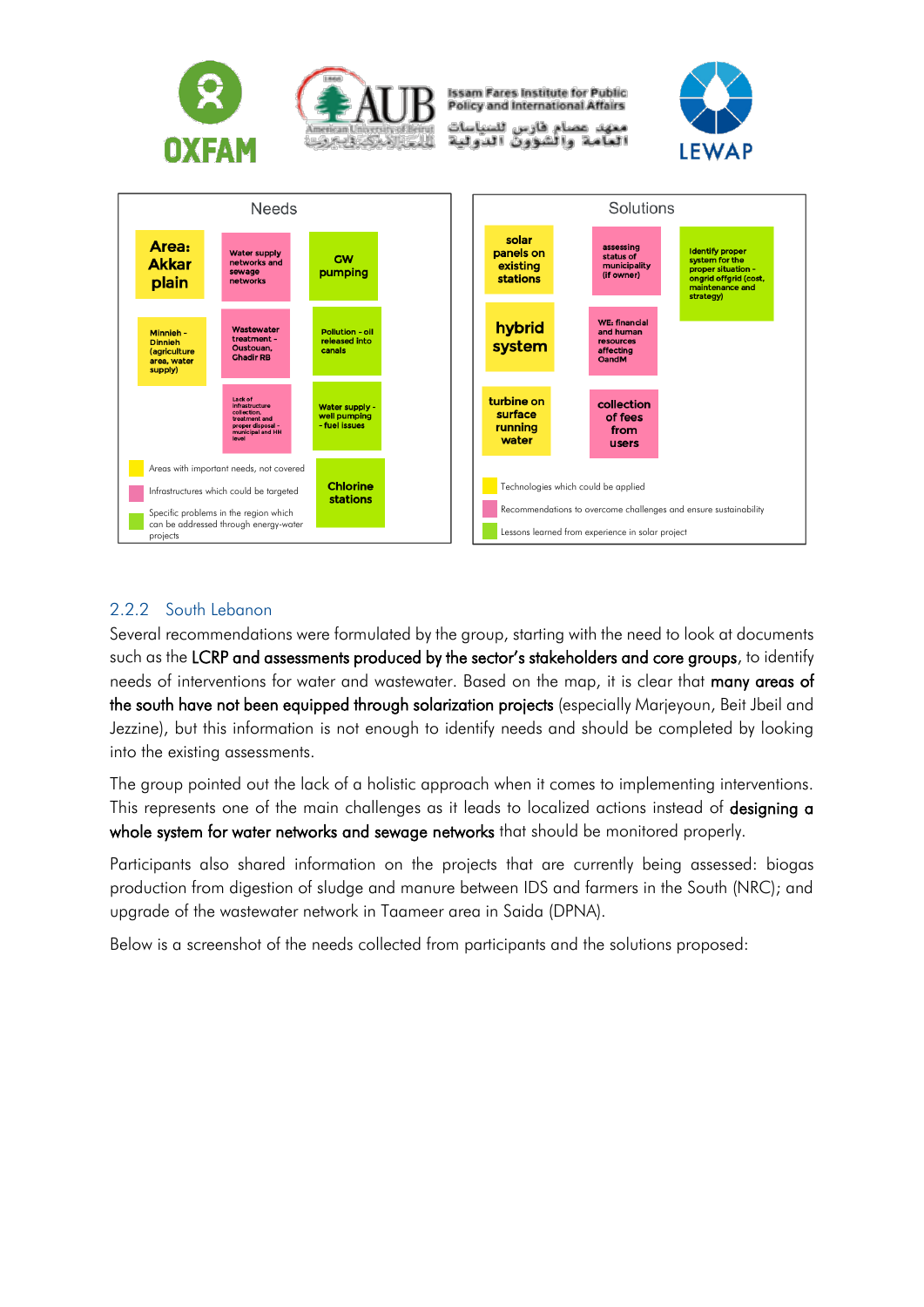



**Issam Fares Institute for Public Policy and International Affairs** 

معهد عصام فارس للسياسات والشوون الدولية



| <b>Needs</b>                                                                 | Solutions                                                                                                                                                                                                                           |
|------------------------------------------------------------------------------|-------------------------------------------------------------------------------------------------------------------------------------------------------------------------------------------------------------------------------------|
| o Are there some areas that are not<br>currently covered and where needs are | The needs are pervasive everywhere                                                                                                                                                                                                  |
| important?<br>o Are there some infrastructures that you                      | The regions of Jezzine, Marjeyoun and<br>Bint Jbail appear to have no planned<br>projects, so these shoul dbe targeted                                                                                                              |
| know of that you think should be targeted<br>and why?                        | NRC: Bio-gas production from<br>digestion of sludge and manure                                                                                                                                                                      |
|                                                                              | DPNA:<br>Upgrade of WW network in the Ta3meer<br>area<br><b>Desludging</b><br>DAI: Not a holistic plan for many ww<br>projects e.g. Tripoli and Saida<br>Donors and Gov. need to coordinate<br>agendas and involve the right people |

#### <span id="page-12-0"></span>2.2.3 Bekaa

A first point discussed by this group was the need for knowledge and assessments, both to identify priorities and to design adapted systems. There is a need for an updated list of feasibility studies for boreholes at the level of the BWE to identify the most urgent needs. However, this information is not sufficient to determine the quality of boreholes and the results of pump tests are often unavailable. Conducting pump tests and measure flow in the borehole is essential for designing a system, especially that water tables in the Bekaa are dropping and some boreholes dried out or became seasonal. During the plenary session, this issue was highlighted mentioning the lack of detailed study on water table levels and recharge.

The group also discussed governance and ownership. The Bekaa water establishment does not manage all water sources and systems, and sector's actors are advocating for complete ownership by the WE including solar systems for better management. This raises up some tensed relationships between BWE and municipalities, for which solutions were proposed:

- Proving to municipalities the importance of solarization systems for water and wastewater services and its ownership to the BWE
- Improving the capacities of BWE to reassure municipalities on BWE ability to handle the system – request to conduct trainings in Arabic at the end of the project, as well as every six months to one year

Besides keeping a good system well maintained, these approaches could improve the relation with subscriber thus the collection rate, increasing sustainability of projects.

Other challenges were highlighted such as the financial capacity of WE to purchase items for O&M: it was suggested to **include spare parts in the tenders** during the planning of the project.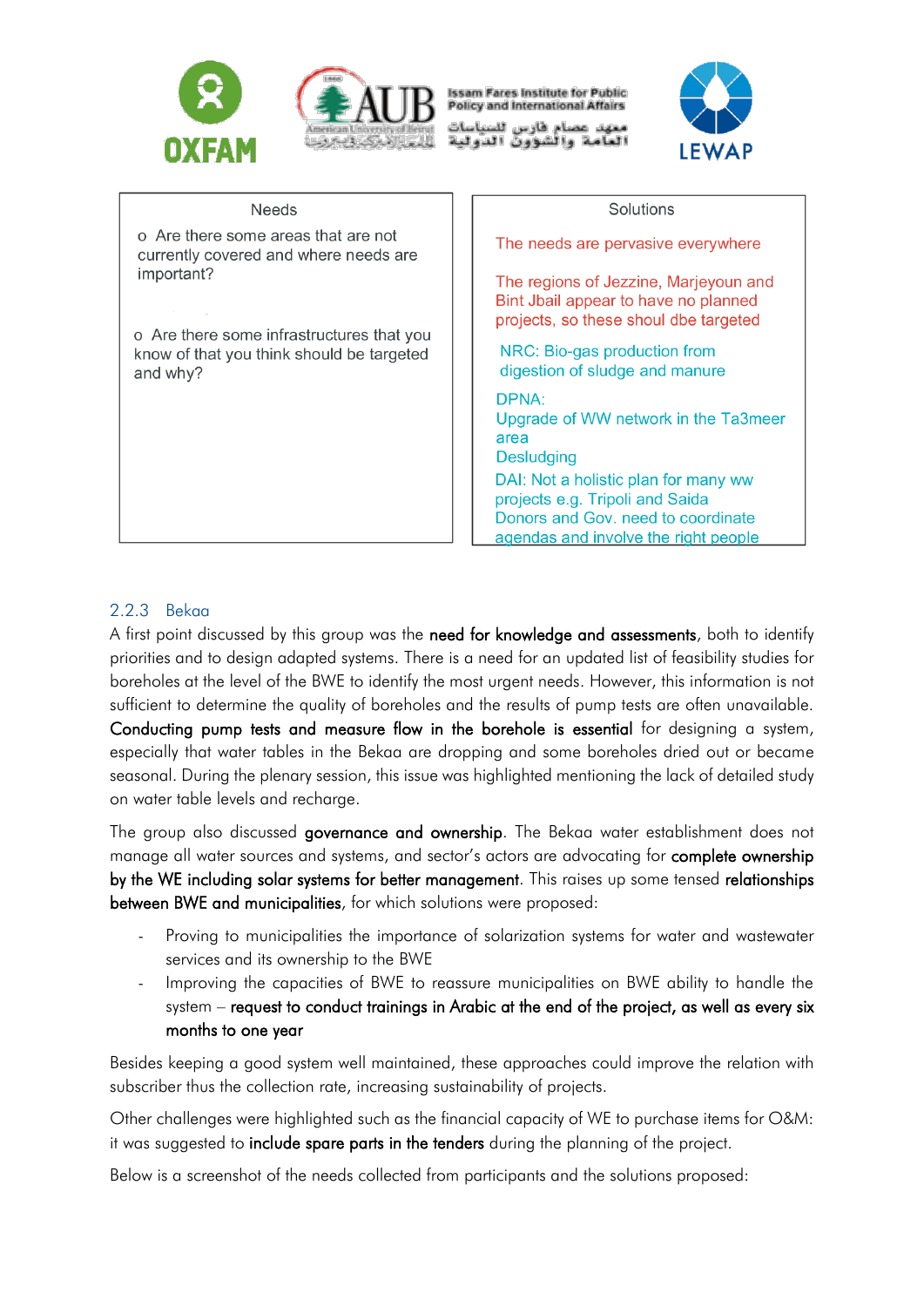



**Issam Fares Institute for Public Policy and International Affairs** 

مهد عصام فارس للسياسات والشوون الد



**Bekaa** 

| <b>Needs</b>                                                                                   | Solutions                                                                                                                                                          |
|------------------------------------------------------------------------------------------------|--------------------------------------------------------------------------------------------------------------------------------------------------------------------|
| WE not managing all sources/ system                                                            | Update list regularly<br>Use of spring/gravity to supply water<br>Specific training to the Operator at the end of<br>the project (Arabic), Training every 6 months |
| list about borhole-feasibility with BWE                                                        |                                                                                                                                                                    |
| Capacity building of operator                                                                  |                                                                                                                                                                    |
| Capacity of water establishment to operate                                                     | Simple-not complicated system                                                                                                                                      |
| and maintain water system                                                                      | Training during const. & handover and plan                                                                                                                         |
| Water supply System (including solar) should<br>be managed by WE<br>Capacity to purchase items | for training every year/6 months                                                                                                                                   |
|                                                                                                | Coordination and handover to BWE of all                                                                                                                            |
|                                                                                                | the water supply system                                                                                                                                            |
| Information about borehole; Technical ass.                                                     | Add spare parts in the tender                                                                                                                                      |
| for borehole before solarization (pump test),                                                  | Conduct pump test before design                                                                                                                                    |
| Improve relation between muicipality and<br><b>BWE</b>                                         | Explain project- Improve capacity of BWE to<br>handle system                                                                                                       |
| Sustainability of the system                                                                   | Opportunity for more subscriber                                                                                                                                    |
| Issue of treatment of sludge                                                                   | Biogas from sludge-                                                                                                                                                |

#### <span id="page-13-0"></span>2.2.4 Beirut-Mount Lebanon

This group focused on energy efficiency and discussed the needs and challenges at the level of BMLWE rather than specific areas in the Beirut Mount Lebanon region. They considered particularly the need to monitor the performance of water establishment utilities in terms of energy consumption and management, due to the lack of knowledge on this matter, and due to pipes leakages and lack of energy efficiency. Therefore, it was proposed to implement a pilot electricity-metering project in pumping stations to introduce an energy efficiency approach at the level of the Beirut-Mount Lebanon water establishment.

The support to water establishment has been the ongoing focus of several organizations and donors in Lebanon; as part of the HawkaMaa-EU project, there is a big component on providing support to WE, ACTED is working with BMLWE on assessing their sub-offices and providing them with the needed tools.

Participants highlighted the needs and challenges to include renewable energy at the level of wastewater treatment plants: need to reduce pollution discharge and challenges of the lack of financial sustainability and lack of national standards for solar panels.

As part of the discussion, a project was mentioned which studies the possibility of implementing renewable energies for Chabrouh through three technologies: solarization; micro-hydropower (installing turbines in larger pipes from the reservoir to Faraya), and wind power. The aim of this project is to promote these solutions for most dams or hill-lakes to generate electricity.